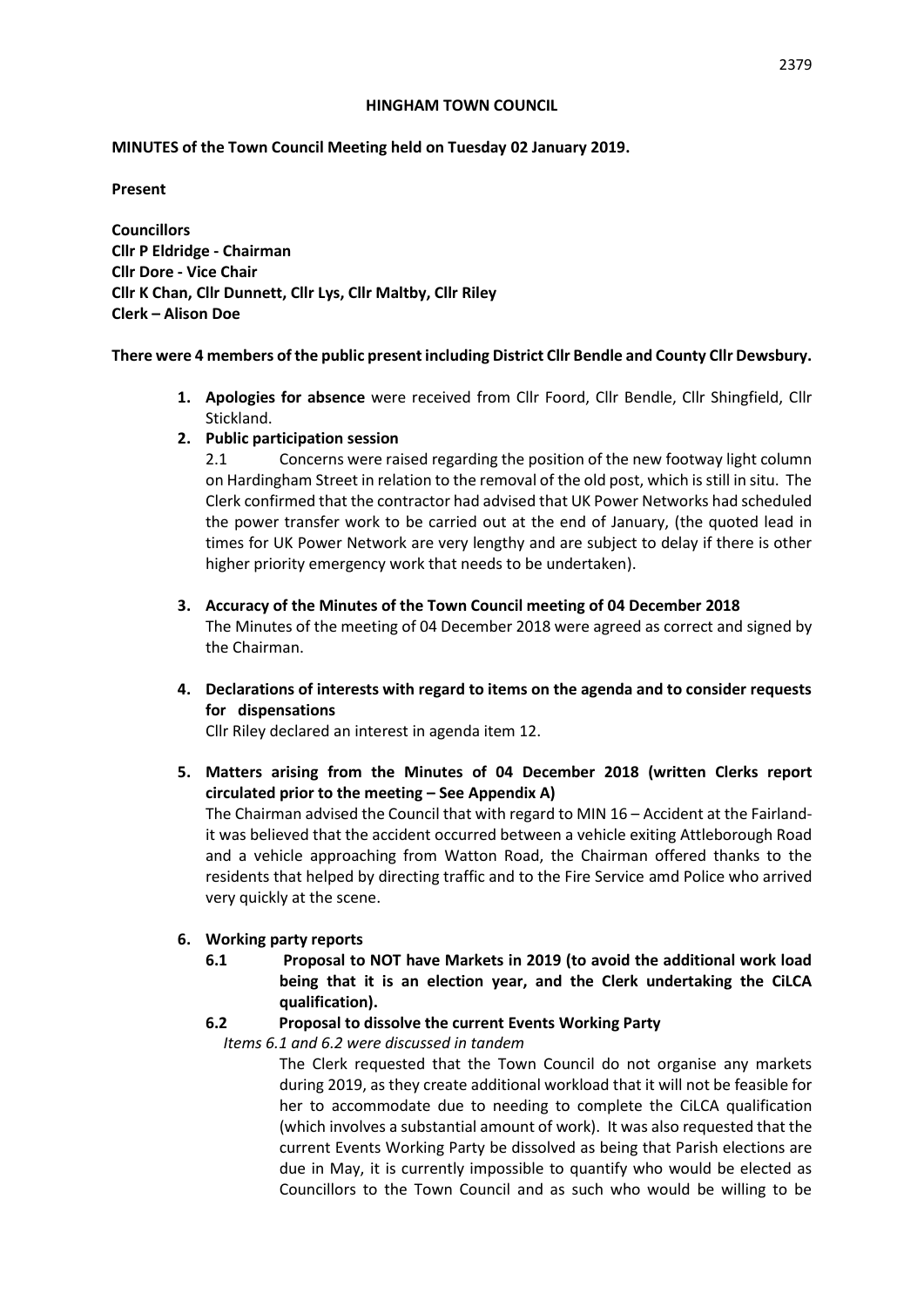members of the working party and to assist in arranging the Markets in the future. It was also noted that there was a lack of volunteer help for the 2018 Christmas market despite pleas in the parish magazine and via social media. The Chairman advised that he was aware of 2 people that may be willing to volunteer to organise markets and requested that these proposals were carried over to the following Town Council meeting (05 February 2019) to allow him to talk to these individuals. It was agreed that the proposals should be carried forward to the February meeting.

## **7. To receive reports from representatives on external bodies**

7.1 The representative for Citizens Advice confirmed that the Mid Norfolk Citizens Advice will be merging with Norfolk Citizens Advice, it is expected this will take place by the next financial year.

## **8.1 General Correspondence (information/circulars etc)**

- **8.1.1 Norfolk County Council - Norfolk - Highways - Additional surfacing works**
- **8.1.2 The Electoral Commission - Timetable for local elections in England: 2 May 2019**
- **8.1.3 Norfolk Constabulary - Norfolk Rural Communities Newsletter**
- **8.1.4 South Norfolk Council - Parish Council Precept Requirements for 2019/20**
- **8.1.5 Archant - Freedom Of Information request regarding numbers of burial plots remaining and prices for interment over the past 5 years**
- **8.2 – Correspondence (not for public inspection) as addressed directly to Hingham Town Council**
	- **8.2.1 A resident's concerns regarding the planning application 2018/2678 Land South East Of Rectory Gardens Hingham Norfolk**

## **8.3 – To discuss any required responses/actions in relation to any item(s) of correspondence**

8.3.1 With regard to 8.1.5 - Archant - Freedom Of Information request regarding numbers of burial plots remaining and prices for interment over the past 5 years. The Clerk to respond within the statutory time period (20 working days).

## **9. District Councillor's report**

District Cllr Bendle reported that Broadland District Council and South Norfolk Council have appointed Trevor Holden as their first joint Managing Director, the new management structure is still to be agreed. It is hoped that the merger will result in joint savings and make it easier to apply for government funding due to the joint larger population.

South Norfolk Council, by still having an in house Leisure Centre team are hoping to be able to provide leisure services via an outreach initiative, therefore offering the service to those in the community who would benefit from the service but may otherwise not be able to access it.

## **10. County Councillor's report**

County Cllr Dewsbury advised it had been quiet over the Christmas period and therefore was nothing to report. Cllr Dewsbury was thanked for her help in securing a commitment from NCC Highways regarding the Town Council being permitted to apply for Parish Partnership funding for a feasibility/safety study of the Fairland Crossroads, should the Council wish to do so in later in 2019.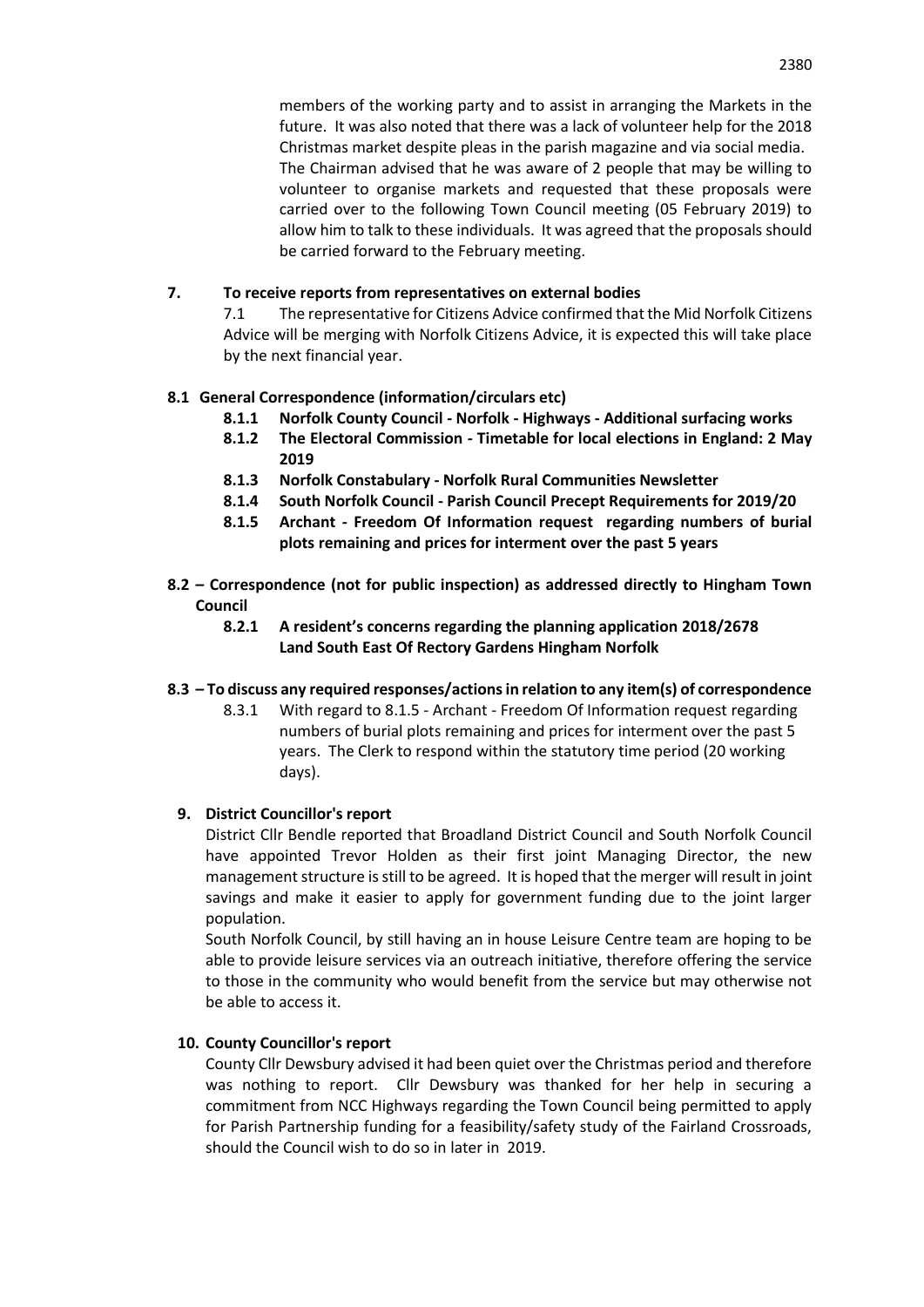#### **11. Planning Decisions**

- 11.1 2018/2763 New general purpose agricultural building 20 Seamere Road Hingham Norfolk NR9 4LW - Prior Approval not required
- 11.2 2018/2529 Single storey side extension, replacing attached garage 15 Admirals Walk Hingham Norfolk NR9 4JL - Approval with Conditions
- 11.3 2018/2513 Erection of new garage and shed Lyngwhite Cottage Attleborough Road Hingham NR9 4NH Approval with Conditions
- 11.4 2018/2091 Proposed first floor side extension 2 Admirals Walk Hingham Norfolk NR9 4JL - Approval with Conditions

#### **12. Planning Applications (as notified by SNC for consultation)**

**12.1 2018/2808 - 30 Oak Lane Hingham Norfolk NR9 4JY Erection of first floor front extension, open porch and single storey side extension** 

The Council agreed to recommend approval.

- **12.2 2018/2700 - 9 Springfield Way Hingham Norfolk NR9 4PR Proposed loft conversion with new velux rooflights**  The Council agreed to recommend approval
- **12.3 2018/2678 - Land South East Of Rectory Gardens Hingham Norfolk Proposed 2 no. detached dwellings with integral garages**  Having regard to the details of the application and the concerns raised by residents neighbouring the proposed development, the Council agreed to recommend that the application should be refused –The Council considered that the proposed development, it's density and layout, would have a detrimental effect on neighbouring properties (residents of) with regard to: Loss of light or overshadowing Overlooking/loss of privacy Visual amenity (but not loss of private view) Noise and disturbance The development would also result in loss of trees within an area covered by tree preservation order 266.
- *13. (other planning applications where the Town Council is not a consultee – for information only)*
	- *13.1 2018/2817 - 24 Admirals Walk Hingham Norfolk NR9 4JL Remove multi-stemmed sycamore in corner of rear garden*

#### **14. To receive an update on/discuss the transfer of the public toilets**

The Clerk advised that she had received an email from Mr Wade, Head of Environmental Services at South Norfolk Council, at approximately 5.40pm that evening. The email was as follows: "Please advise your members that we will undertake to resolve any reasonable requests as regards the current drainage questions you have to enable the transfer to occur speedily.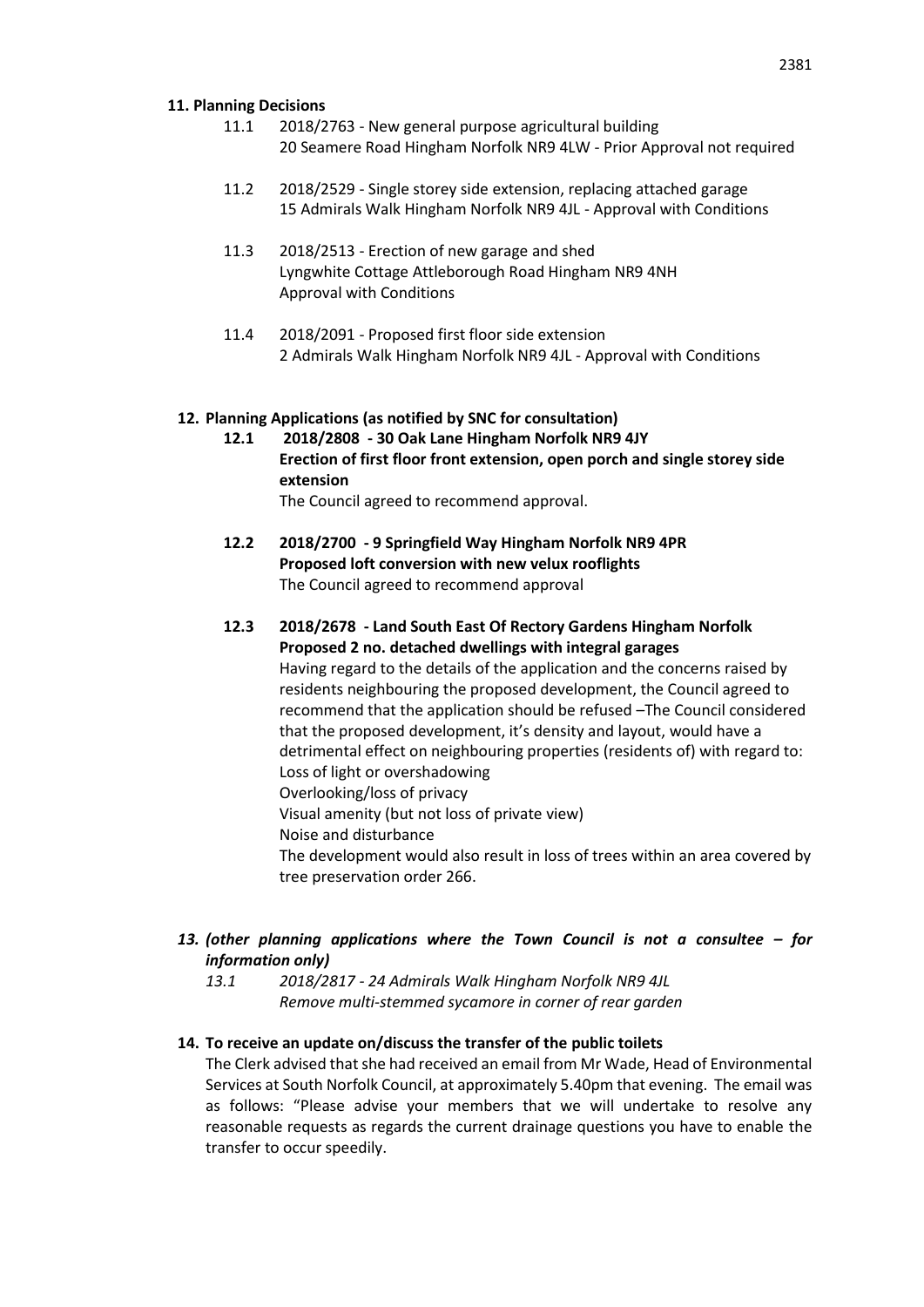As regards the overage we are willing to reduce this as requested given the particular circumstances of Hingham toilets. We would however ask that you undertake to sign off the transfer agreement in the next week given our undertaking above on the drainage".

The Council discussed this email and the video footage of the drain survey that had been undertaken by South Norfolk Council prior to the refurbishment (as per the request for the footage to be provided following the previous Town Council meeting). The Clerk advised that SNC had advised via email that the minor root ingress into the drains had been cut back.

The Council agreed that the transfer documents should be signed when new documents were received to reflect the reduced overage period and when all outstanding maintenance issues had been resolved, (the Clerk confirmed there was a window jammed stuck and the cistern in the gents was broken and not flushing, the No Smoking signs had not been installed and the cleaner had reported slow drainage from the floor gulley in the ladies toilet). It was questioned whether the wall that was damaged by an SNC officer climbing over it (prior to the refurbishment) had been repaired. With specific reference to the drainage, the Council agreed to request proof that the root ingress had been dealt with and that the slow drainage was investigated and resolved – prior to the completion of the transfer.

**15. To receive and discuss the Anglian Water improvement notice (cemetery standpipe)** The improvement notice for the cemetery standpipe demands that an approved backflow prevention device is fitted by  $30<sup>th</sup>$  January 2019. The Council agreed that the Clerk should contact the plumber that undertook the work to the Fairland Standpipe to arrange for him to undertake the work (if he is willing to do so). The Clerk to advise Anglian Water that the January  $30<sup>th</sup>$  deadline may not be met.

## **16. To receive the NALC - EMPLOYMENT BRIEFING E02-18 | 2018-2019 NATIONAL SALARY AWARD**

A copy of the briefing notice was forwarded to all councillors prior to the meeting.

## **17. To receive notification that minimum pension contributions will increase on 6 April 2019**

A copy of the information was forwarded to all Councillors prior to the meeting.

|                                                  | <b>Employer minimum</b><br>contribution | <b>Staff contribution</b> | <b>Total minimum</b><br>contribution |
|--------------------------------------------------|-----------------------------------------|---------------------------|--------------------------------------|
| New rate:<br>6 April 2019 onwards                | 3%                                      | 5%                        | 8%                                   |
| Current rate:<br>6 April 2018 to<br>5 April 2019 | 2%                                      | 3%                        | 5%                                   |

## **FINANCE**

## **18. To agree the 2019/20 budget**

The draft budget (as prepared by the Finance Committee at their meeting in November 2018) was circulated to all councillors prior to the Town Council meeting of 04 December 2018. No further changes were proposed to the draft budget, therefore the 2019/20 budget was agreed. (See Appendix B)

## **19. To agree the Parish Precept 2019/20**

The grant previously passed on from South Norfolk Council is no longer available.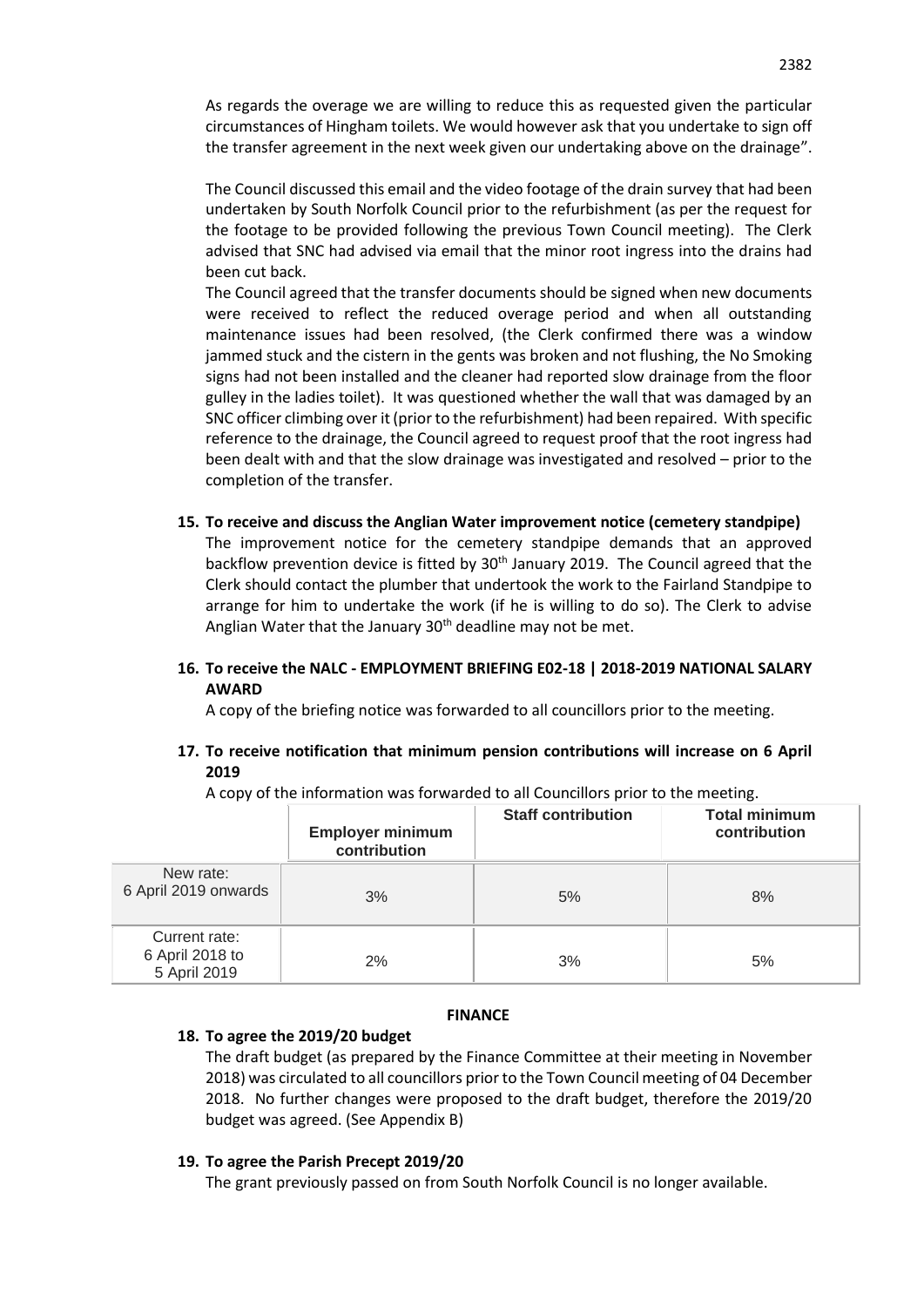The tax base for 2019/12 is 930.

The figures for various precept options were discussed – it was agreed to request a precept of £67,000 which will equate to £72.04 annual charge on a band D property (an increase of £5.88 from 2018/19).

## **20. Accounts for Payment**

The accounts for payment were agreed by the council and the cheques signed.

| cheque no | <b>ACCOUNTS FOR PAYMENT 02 JANUARY 2019</b>      |                                         |                            | VAT     |
|-----------|--------------------------------------------------|-----------------------------------------|----------------------------|---------|
|           | <b>TOTAL</b>                                     | <b>PAYEE</b>                            | <b>DETAILS</b>             |         |
| 108893 £  | 754.94                                           | <b>D RAMM</b>                           | 734.49 wages (4w)          |         |
|           |                                                  |                                         | binbags (4.95)             | £0.82   |
|           |                                                  |                                         | cleaning products (6.00)   | £1.00   |
|           |                                                  |                                         | mopheads 9.50              |         |
| 103894 £  | 869.40                                           | A DOE                                   |                            |         |
| 103895 £  | 606.28                                           | <b>EON</b>                              | <b>STREET LIGHT ENERGY</b> | 101.05  |
| 103896 £  | 294.19                                           | K AND M LIGHTING SERVICES LTD           | MAINTENANCE CONTRACT       | 49.03   |
| 103897    | £<br>71.05                                       | <b>J SQUIRES</b>                        | TOILET/ BIN COVER          |         |
| 103898 £  | 244.00                                           | LINCOLN SOCIAL CENTRE                   | <b>HALL HIRE</b>           |         |
| 103899 £  | 1,200.00                                         | LINCOLN SOCIAL CENTRE                   | GRANT                      |         |
| 103900 £  | 861.21                                           | <b>HMRC</b>                             | TAX/NI                     |         |
| 103901    | £<br>13.32                                       | <b>ANGLIAN WATER</b><br><b>FAIRLAND</b> |                            |         |
| 103902 £  | 11.97<br><b>ANGLIAN WATER</b><br><b>CEMETERY</b> |                                         |                            |         |
|           |                                                  |                                         |                            |         |
|           |                                                  |                                         |                            |         |
|           |                                                  |                                         |                            |         |
|           | £<br>4,926.36                                    | <b>TOTAL</b>                            | <b>TOTAL VAT</b>           | £151.90 |
|           |                                                  |                                         |                            |         |

The meeting ended at 8.30pm

Signed …………………………………………………………………………. Chairman 05 February 2019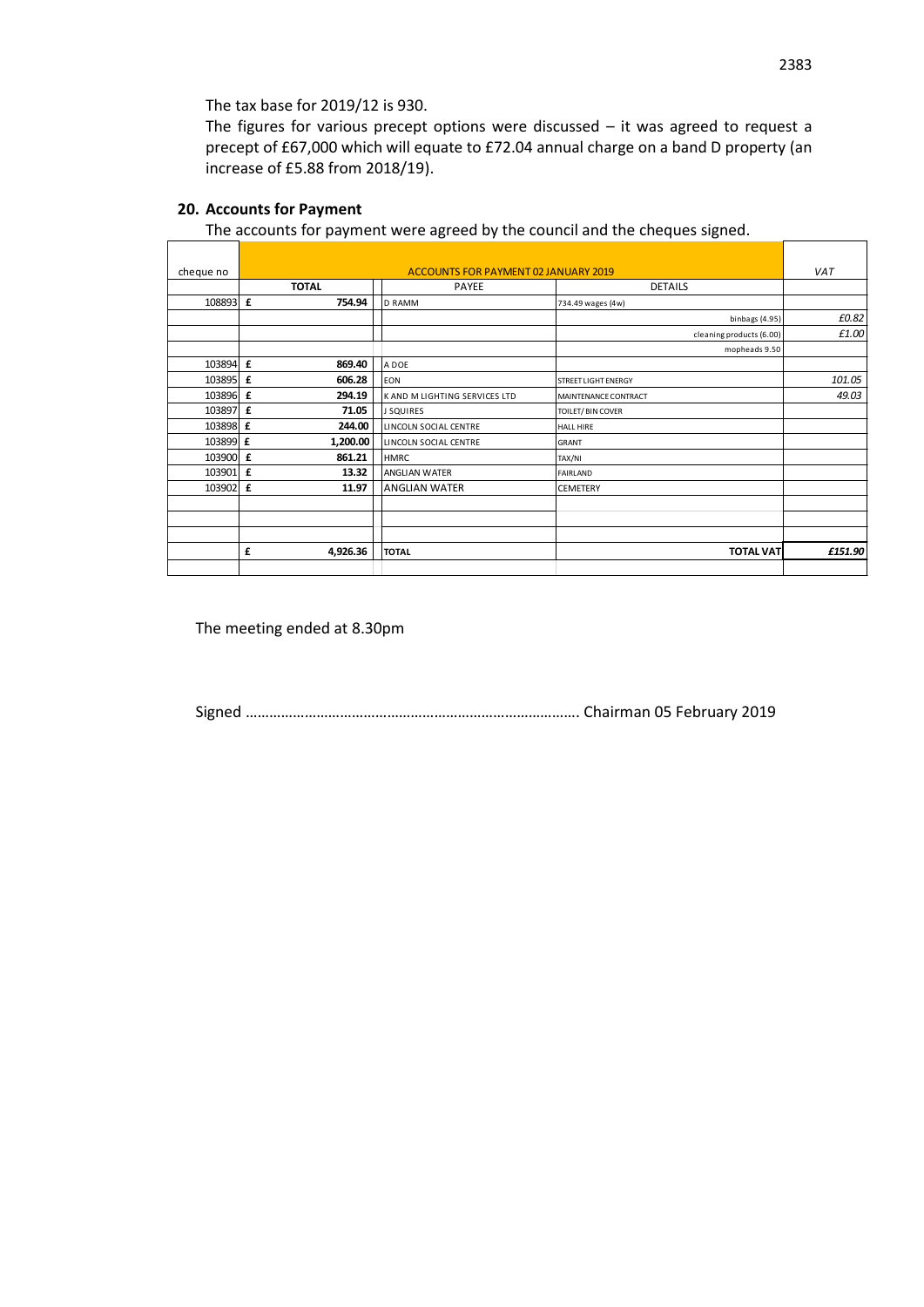## **Clerks Report for 02 January 2019**

| <b>MIN</b>                                                                                                                                                                                                                                                                                                                                        | Update                                                                                                                                                                                                                                                                                                                                                                                                                    |  |
|---------------------------------------------------------------------------------------------------------------------------------------------------------------------------------------------------------------------------------------------------------------------------------------------------------------------------------------------------|---------------------------------------------------------------------------------------------------------------------------------------------------------------------------------------------------------------------------------------------------------------------------------------------------------------------------------------------------------------------------------------------------------------------------|--|
|                                                                                                                                                                                                                                                                                                                                                   | Matters Arising From the minutes of the meeting on 04 December 2018                                                                                                                                                                                                                                                                                                                                                       |  |
| 6                                                                                                                                                                                                                                                                                                                                                 | Due to the high winds the market stalls were not used during the Fayre on the Fairland. Thanks goes to the<br>bowls club for the use of their building to accommodate stall holders.                                                                                                                                                                                                                                      |  |
| 8.4                                                                                                                                                                                                                                                                                                                                               | Correspondence regarding surface water from the Hops to be passed to Cllr Dewsbury and the Flood Authority                                                                                                                                                                                                                                                                                                                |  |
| 16                                                                                                                                                                                                                                                                                                                                                | It has been noted that there has been a further accident at the Fairland Crossroads on 20th December 2018 - it<br>is understood to have been between vehicles coming from Watton Road and Attleborough Road                                                                                                                                                                                                               |  |
| 17                                                                                                                                                                                                                                                                                                                                                | Report to be made to the Hingham History Centre group with regard to the information discussed following<br>the visit to the Attleborough Archive Centre and the Town Councils discussions at their meeting on 04.12.18.                                                                                                                                                                                                  |  |
| 18                                                                                                                                                                                                                                                                                                                                                | Representation was submitted to the GNLP consultation regarding the plot proposed for development on<br>Hardingham Road.                                                                                                                                                                                                                                                                                                  |  |
| 19                                                                                                                                                                                                                                                                                                                                                | Talley Alley Light - no further contact has been received from UK Power network with regard to supply to the<br>light                                                                                                                                                                                                                                                                                                     |  |
| 22                                                                                                                                                                                                                                                                                                                                                | Laptop and software to be purchased                                                                                                                                                                                                                                                                                                                                                                                       |  |
| 25                                                                                                                                                                                                                                                                                                                                                | An advert for an internal auditor has been submitted for publication in the parish magazine                                                                                                                                                                                                                                                                                                                               |  |
| 28                                                                                                                                                                                                                                                                                                                                                | Permission is being sought from the Lincoln Social Centre Committee to undertake resurfacing work within<br>their boundary as part of the larger project to resurface the access driveway serving the bowls club, library and<br>Lincoln hall.                                                                                                                                                                            |  |
|                                                                                                                                                                                                                                                                                                                                                   | <b>Other Updates</b>                                                                                                                                                                                                                                                                                                                                                                                                      |  |
|                                                                                                                                                                                                                                                                                                                                                   | Insurance Claim against the Council – the information has been forwarded to the insurance company who are                                                                                                                                                                                                                                                                                                                 |  |
| investigating-<br>The insurance company are asking for further information on the precise location of the alleged incident from the<br>claimant and have requested photographs of the access driveway and Lincoln Hall Carpark -                                                                                                                  |                                                                                                                                                                                                                                                                                                                                                                                                                           |  |
| BUT have requested that if the alleged incident took place within the access driveway, to have authority to settle the<br>claim as prior to the date of the alleged incident the Town Council minutes of 6th March 2018 recorded that<br>"it was proposed and agreed to obtain some advice and quotationsto improve the surface of the driveway". |                                                                                                                                                                                                                                                                                                                                                                                                                           |  |
| Refurbishment of the Skate Park - the Clerk to liaise with the chosen contractor regarding a start date, (who will be in<br>touch with proposed dates early in the new year)                                                                                                                                                                      |                                                                                                                                                                                                                                                                                                                                                                                                                           |  |
|                                                                                                                                                                                                                                                                                                                                                   |                                                                                                                                                                                                                                                                                                                                                                                                                           |  |
|                                                                                                                                                                                                                                                                                                                                                   | Church Wall - Church Street- Contact has been made with an individual who may be able to undertake this work, a site<br>meeting took place on 08.10.18. A quotation will be provided but the work will need to be carried out in warmer<br>weather - the builder has emailed the Clerk to advise that he will contact her to "discuss bricks". Quotation still<br>awaited - although builder has apologies for the delay. |  |
|                                                                                                                                                                                                                                                                                                                                                   | The new lighting columns have been installed - the supply transfer date is awaited from UK Power Networks - The<br>lanterns will be installed and columns painted black just prior to/ at the time of the supply being switched to the new<br>columns (scheduled for the end of January)                                                                                                                                  |  |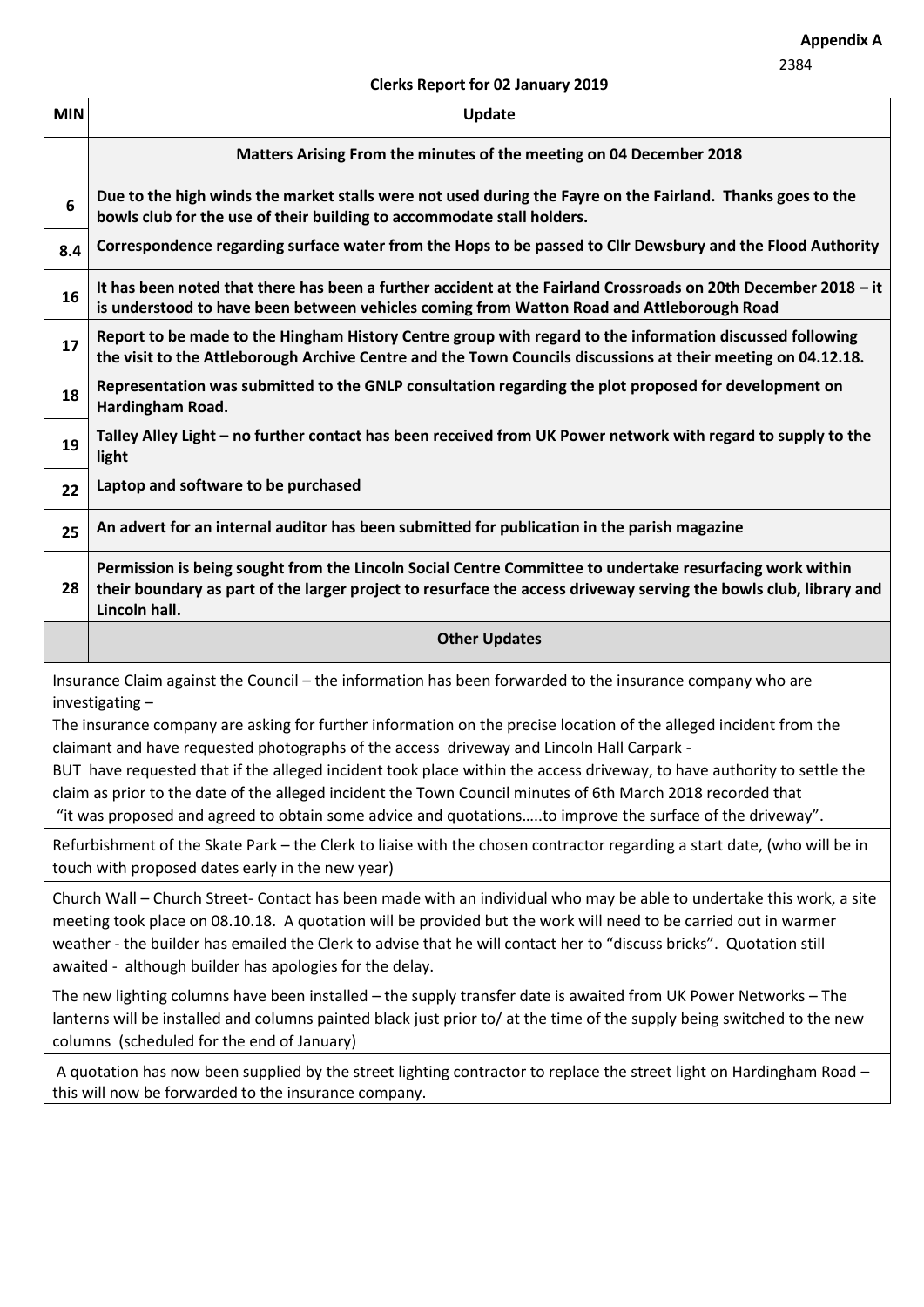#### **OUTSTANDING ISSUES**

Moving the litter bin on the Market Place –

A meeting is to be arranged with an individual who may be able to undertake this work

Outstanding work from the last round of tree works - A copy of the relevant pages of the tree survey has been forwarded to the contractor who undertook the tree work (as per their request) so they can compare with the schedule of work they undertook – this has been chased and has been passed to the department manager The application for the work to reduce the Churchyard Lime tree to be made to SNC – (Church permission also required).

Meeting with NCC Highways and Councillors regarding a resident's concerns ref: B1108 to be arranged.

3x new larger capacity dog waste bins have been ordered – and received – will be installed ASAP

Re-siting of the Town Council notice board – a suitable place is to be found in the Market Place and an assessment to be made on the usability of the existing notice board if it is possible for it to be moved.

Dropped Kerbs – the white line work has been chased but no date has been given for the work – Cllr Dore has chased this work – and has been advised that NCC will "attend as soon as practicable", this was also discussed with the Highways engineer who will also chase the work. – this work STILL has not been undertaken by NCC

Replacement oak trees to be sourced and priced

Discretionary policy regarding cemetery fees and investigation into the future provision of a cemetery to be completed by the working party

2 steel liners for the Market Place bins to be ordered – need to re measure the inside of the bin – (liners available at a reasonable price are a slightly different size to the existing ones (by mm's)

"Please do not park on the grass" signs to be priced/depending location of installation of bike racks

Commemorative Plaque for the Fairland Bus shelter – To be ordered.

Request for a clear Bus Shelter – Norwich Road – By Hops development – to be looked at when the development is complete -

Neighbourhood Plan – Councillors need to read through the information (website links) previously provided to enable a decision to be made at a later date

Churchyard/Cemetery -

The following permissions remain outstanding from the Archdeacon Straightening of the

leaning memorial stone -

Fixing of the curved wall by the Attleborough Road entrance – awaiting contact from Rev. Reed

Report prepared 01.01.2019

Crime Figures –https://www.police.uk/norfolk/D12/crime/ - November 2018 On or near Admirals Walk - Violence and sexual offences 1 Lincoln Avenue Criminal damage and arson 1 Drugs 1 Violence and sexual offences 1 Bears Close - Public order 1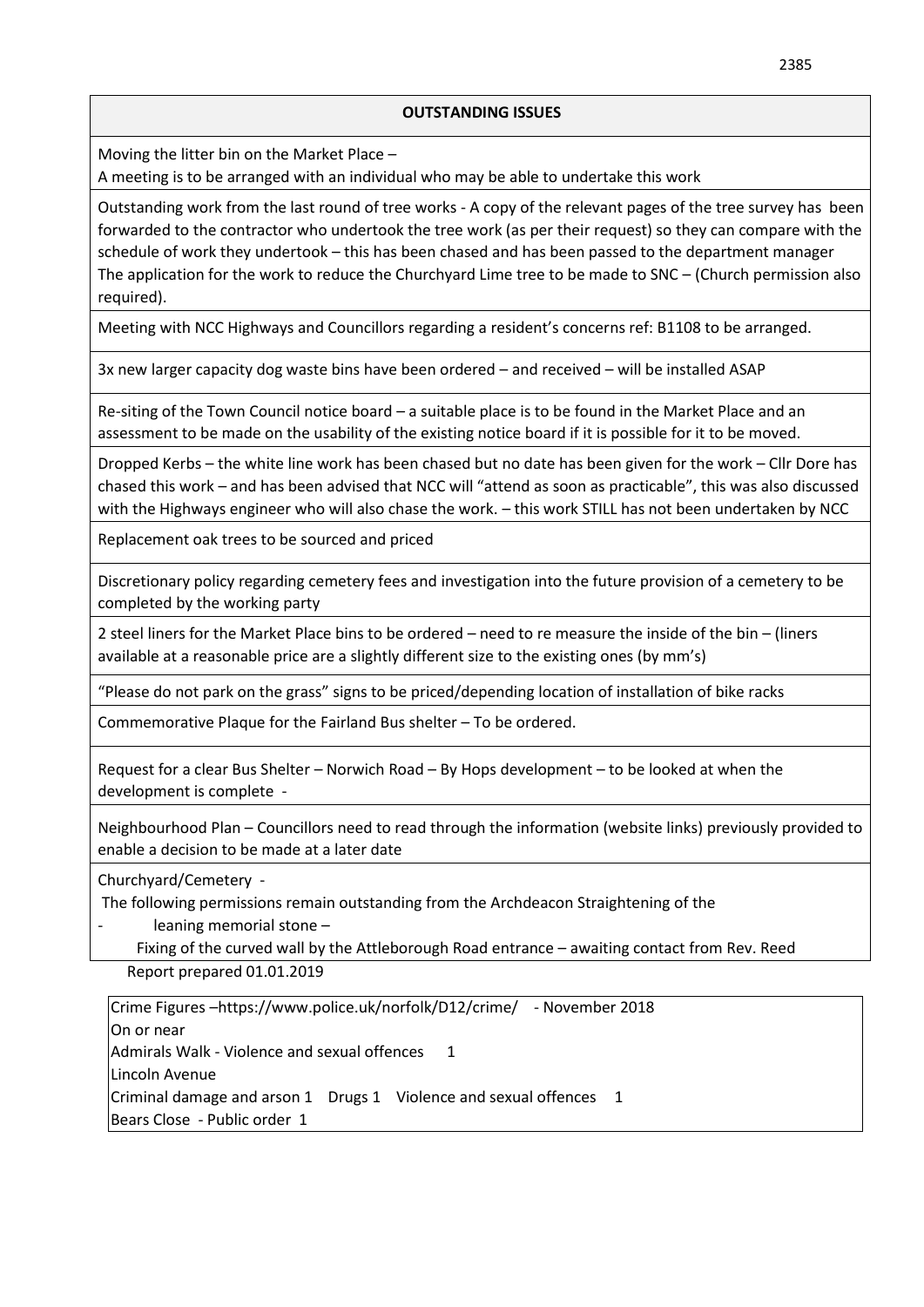2386

٦

## Predicted budget for receipts as agreed 02 January 2019

| <b>SUGGESTED BUDGET FOR 2019/20</b> |                                                                            |
|-------------------------------------|----------------------------------------------------------------------------|
|                                     | General income not including CIL and EVENTS or VAT REFUNDS                 |
| £67,000.00 Precept                  |                                                                            |
|                                     | <b>£0.00</b> Government grant allocated by SNC                             |
|                                     | £100.00 Interest                                                           |
|                                     | <b>£3,500.00</b> Cemetery charges                                          |
|                                     | £100.00 HPFA rent                                                          |
|                                     | <b>£0.00</b> Rent from Fair                                                |
|                                     | <b>£3,427.00</b> Fee from SNC for cleaning toilets figure for 2017/18 used |
|                                     | <b>£3,619.29</b> Fee from NCC for grasscutting                             |
|                                     |                                                                            |
| £77,746.29                          | <b>BUDGET TOTAL</b>                                                        |

# Predicted budget for payments as agreed 02 January 2019

| <b>SUGGESTED BUDGET FOR 2019/20</b> | General projected expenditure not including CIL, CAPITAL,<br><b>EVENTS or RESERVES</b> |
|-------------------------------------|----------------------------------------------------------------------------------------|
|                                     |                                                                                        |
| £5,000.00                           | <b>Contingency</b>                                                                     |
|                                     | <b>Footway lighting</b>                                                                |
| £7,000.00                           | <b>Energy</b>                                                                          |
| £4,000.00                           | Maintenance                                                                            |
| <b>Repairs</b><br>£1,000.00         |                                                                                        |
| £3,000.00                           | Replacements                                                                           |
|                                     |                                                                                        |
|                                     |                                                                                        |
|                                     | <b>Open spaces</b>                                                                     |
|                                     | £7,500.00 Handyman salary                                                              |
| £11,000.00                          | Grasscutting                                                                           |
| £4,000.00                           | Trees, ditches                                                                         |
| £100.00                             | Maintenance/equipment                                                                  |
| £500.00                             | Church Yard repairs/Maintenance                                                        |
| £300.00                             | Cemetery refurbishment                                                                 |
| £1,000.00                           | Cemetery / memorial repairs                                                            |
| £100.00                             | Skatepark                                                                              |
| £60.00                              | <b>Church Lights</b>                                                                   |
| £200.00 signs                       |                                                                                        |
|                                     |                                                                                        |